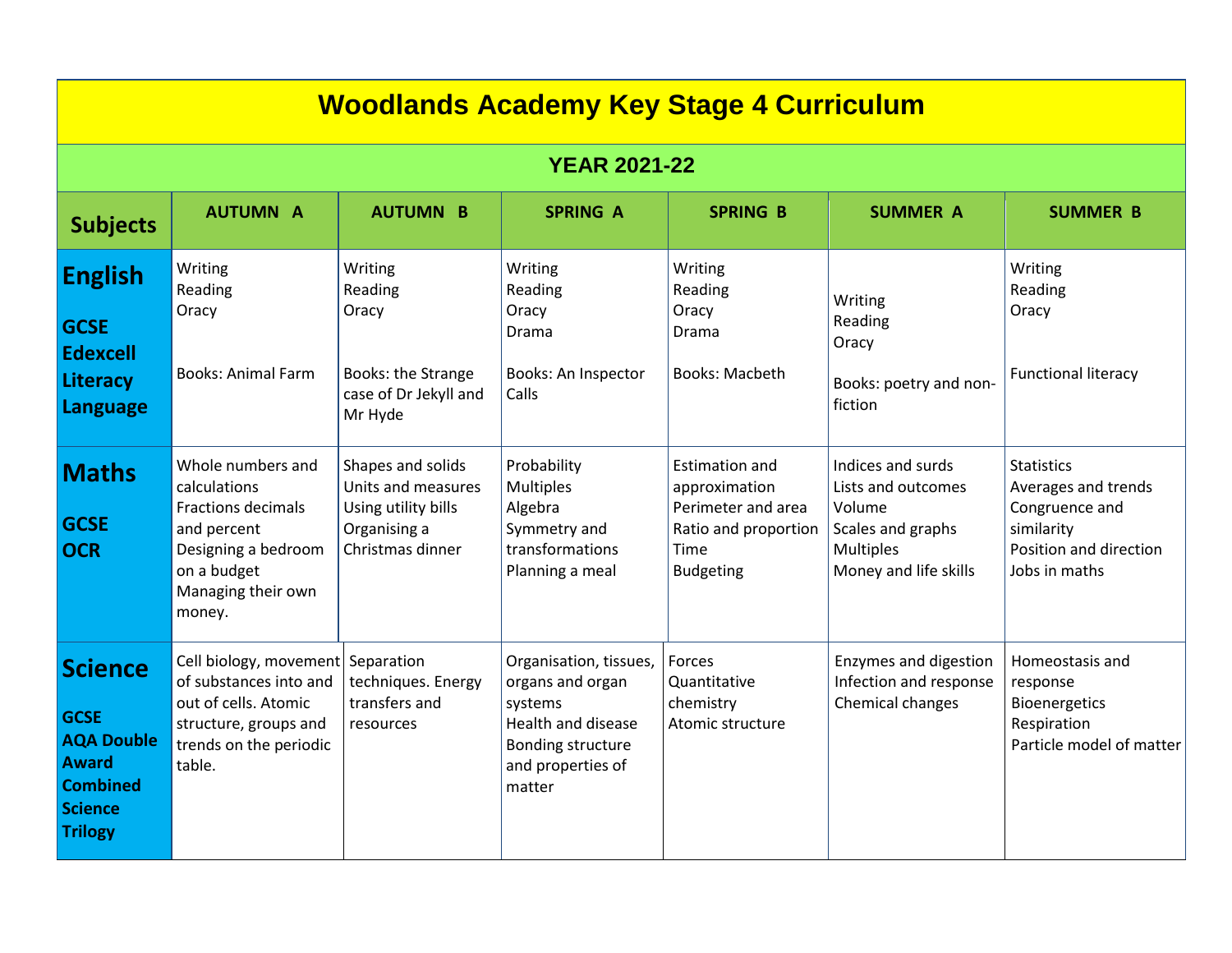## **Woodlands Academy Key Stage 4 Curriculum**

## **YEAR 2021-22**

| <b>PE</b>                                         | <b>OAA</b><br>Participate in outdoor<br>activities and Team<br>building challenges<br>individually and as part of<br>a team. Make decisions<br>with support and<br>independently | <b>NET/WALL GAMES</b><br>Know, understand and<br>apply how to throw<br>underarm/ overarm and<br>catch high balls, low<br>balls, mid height balls in<br>isolation, in<br>combination and<br>independently | <b>Invasion Games</b><br>Know and understand<br>basic principles of<br>competitive invasion,<br>striking and net/ wall<br>games and apply<br>attacking and defending<br>tactics with some<br>independence | <b>Athletics</b><br>Know understand and<br>apply running<br>techniques including<br>pace, change of speed,<br>change of direction in<br>isolation, in<br>combination and<br>independently | <b>Striking and Fielding</b><br>Know, understand and<br>apply how to throw<br>underarm/ overarm and<br>catch high balls, low<br>balls, mid height balls in<br>isolation, in<br>combination and<br>independently | <b>Athletics</b><br>Know understand and<br>apply running techniques<br>including pace, change of<br>speed, change of direction<br>in isolation, in<br>combination and<br>independently |
|---------------------------------------------------|----------------------------------------------------------------------------------------------------------------------------------------------------------------------------------|----------------------------------------------------------------------------------------------------------------------------------------------------------------------------------------------------------|-----------------------------------------------------------------------------------------------------------------------------------------------------------------------------------------------------------|-------------------------------------------------------------------------------------------------------------------------------------------------------------------------------------------|-----------------------------------------------------------------------------------------------------------------------------------------------------------------------------------------------------------------|----------------------------------------------------------------------------------------------------------------------------------------------------------------------------------------|
| <b>PSHE</b><br><b>Jigsaw</b>                      | <b>Changing Me</b><br>Career choices<br>Alcohol education<br>Drug education<br>Social media                                                                                      |                                                                                                                                                                                                          | Celebrating difference<br>Teamwork<br>Getting along<br>Self-confidence<br>Online safety                                                                                                                   |                                                                                                                                                                                           | Relationships<br>Gender and sexual identity<br>Managing change and decision making<br>Changing society and me                                                                                                   |                                                                                                                                                                                        |
| <b>Film Studies</b><br><b>GCSE</b><br><b>WJEC</b> | Independent Film<br>Non-English Language Films<br>Global Films.                                                                                                                  |                                                                                                                                                                                                          | Studying mainstream United States Film.<br>Creating short films.                                                                                                                                          |                                                                                                                                                                                           | Recap and revision of Global Film, Independent<br>Film and British Film                                                                                                                                         |                                                                                                                                                                                        |
| <b>History</b>                                    |                                                                                                                                                                                  |                                                                                                                                                                                                          | <b>Understanding History</b>                                                                                                                                                                              |                                                                                                                                                                                           | Industrial revolution<br>Digital revolution                                                                                                                                                                     |                                                                                                                                                                                        |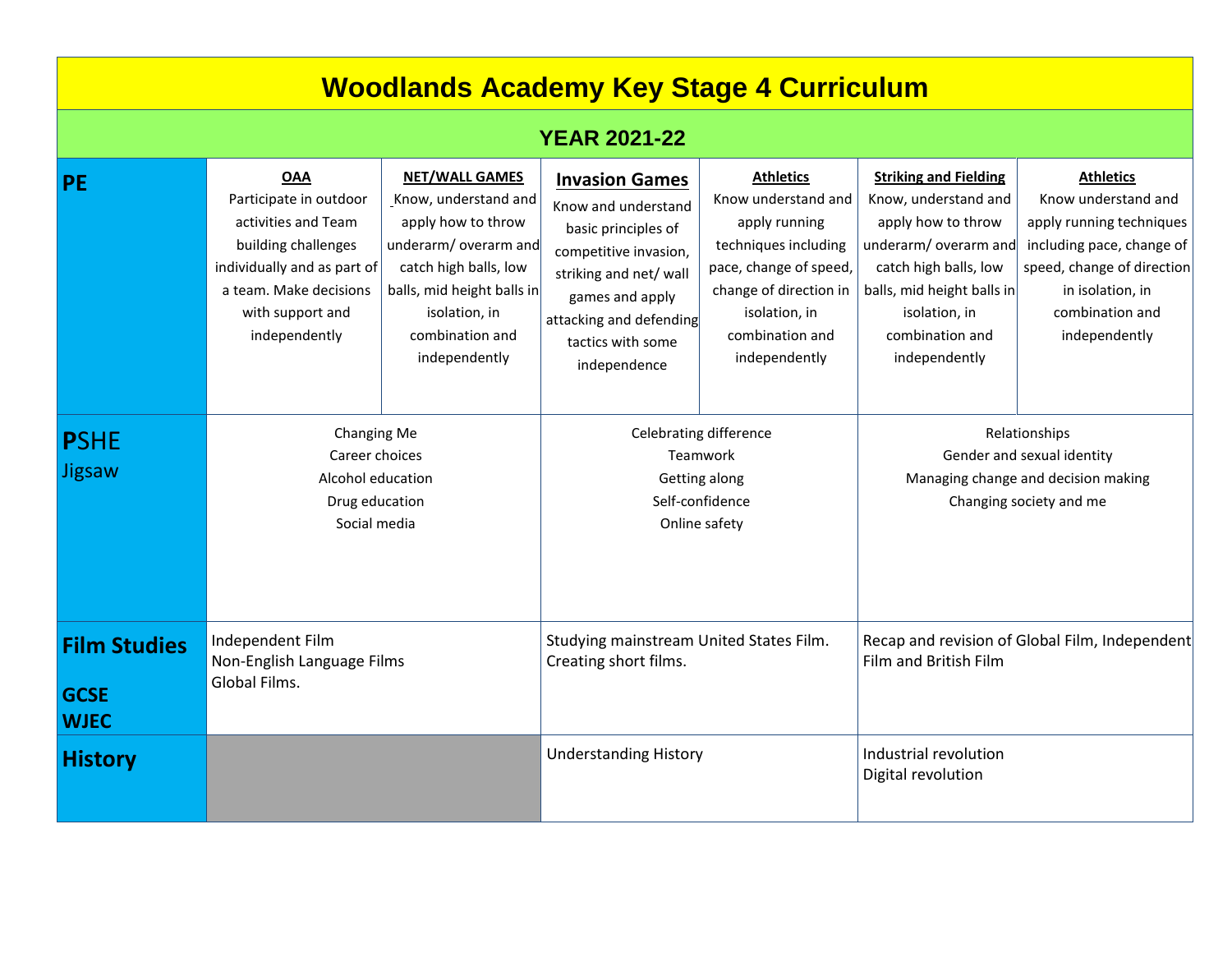| <b>Careers</b> | Understanding yourself           | <b>Employability skills</b>         | CV and interview preparation                 |  |
|----------------|----------------------------------|-------------------------------------|----------------------------------------------|--|
|                | Learn how to build a career plan | Work and wages                      | Job searching                                |  |
|                | Understand the range of pathways | Labour market and employment trends | Understand the skills they need for life and |  |
|                | Career choices                   |                                     | l work<br>What is work like?                 |  |

| <b>Options</b>                                                | All Key Stage 4 pupils choose one option from the list below on Tuesday and Thursday<br>afternoons                                                                                                                                                                                                                                                                                                                                                                                                                                                                                                                                                                                                                                                                                                                                                                                                                                                                                                                                                                                                                                                                                   |
|---------------------------------------------------------------|--------------------------------------------------------------------------------------------------------------------------------------------------------------------------------------------------------------------------------------------------------------------------------------------------------------------------------------------------------------------------------------------------------------------------------------------------------------------------------------------------------------------------------------------------------------------------------------------------------------------------------------------------------------------------------------------------------------------------------------------------------------------------------------------------------------------------------------------------------------------------------------------------------------------------------------------------------------------------------------------------------------------------------------------------------------------------------------------------------------------------------------------------------------------------------------|
| <b>Bike</b><br>mechanics<br><b>City and Guilds</b><br>Level 1 | Working on a 4-week cycle.<br>Week 1 - Exploring the local area by bike. Travelling through nature reserves and country parks by bike.<br>Week 2 - Working on bikes in school. Revisiting content previously learnt at Bike Works.<br>Week 3 - Exploring the local area by bike. Travelling through nature reserves and country parks by bike.<br>Week 4 - Bike Mechanics at Nottingham Bike Works. The course will include:<br>Workshop induction, health & safety, tyres tubes and punctures<br>Brakes: remove, replace & configure V-brakes, Cantilever and Dual Pivot rim brake assemblies. Introduction to cable and hydraulic<br>disc brakes<br>Gears: remove, replace & configure derailleurs, chain, cassette/freewheel, chain set, cables and shifters<br>Hub bearings: remove, replace & service loose and cartridge bearings<br>Bottom brackets (adjustable, cartridge & external); cranks; facing bottom brackets<br>Headset assembly & servicing; facing & reaming the headtube<br>Wheel Building (Part 1: theory and practice)<br>Wheel Building (Part 2: build and assessment)<br>Accessory fitting & systematic bike check<br>Full bike re-build & final assessments |
|                                                               |                                                                                                                                                                                                                                                                                                                                                                                                                                                                                                                                                                                                                                                                                                                                                                                                                                                                                                                                                                                                                                                                                                                                                                                      |